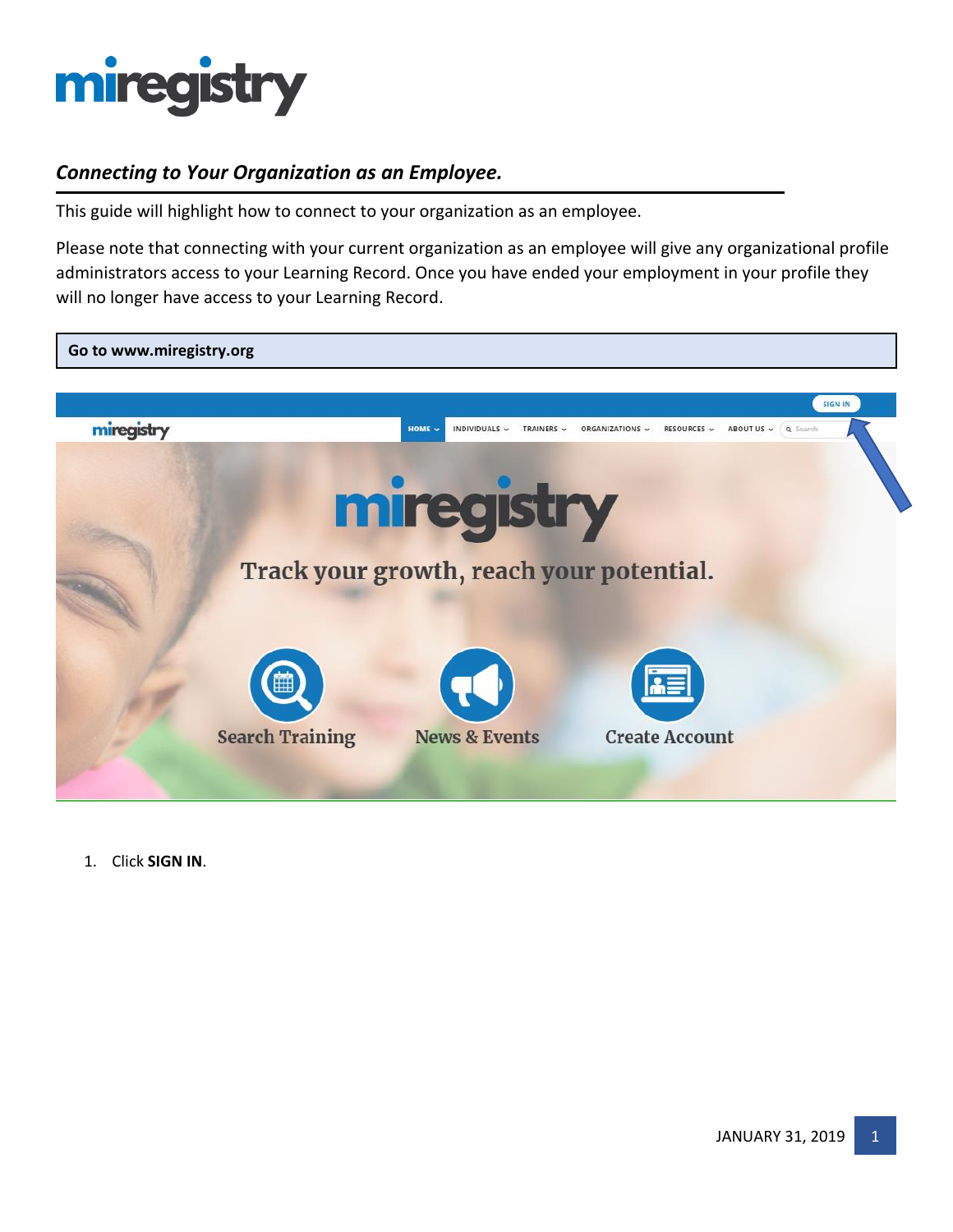| miregistry                    |                   |                           | $\bigtriangledown$ Log |
|-------------------------------|-------------------|---------------------------|------------------------|
|                               | Email address     |                           |                        |
| miregistry                    | Password          |                           |                        |
|                               | Remember me<br>н. |                           |                        |
| Powered by <b>(C) INSIGHT</b> |                   | $\nightharpoonup$ D Login |                        |
|                               | Forgot Password?  |                           | & Create Account       |

- 1. Enter your email and password.
- 2. Click **LOGIN**.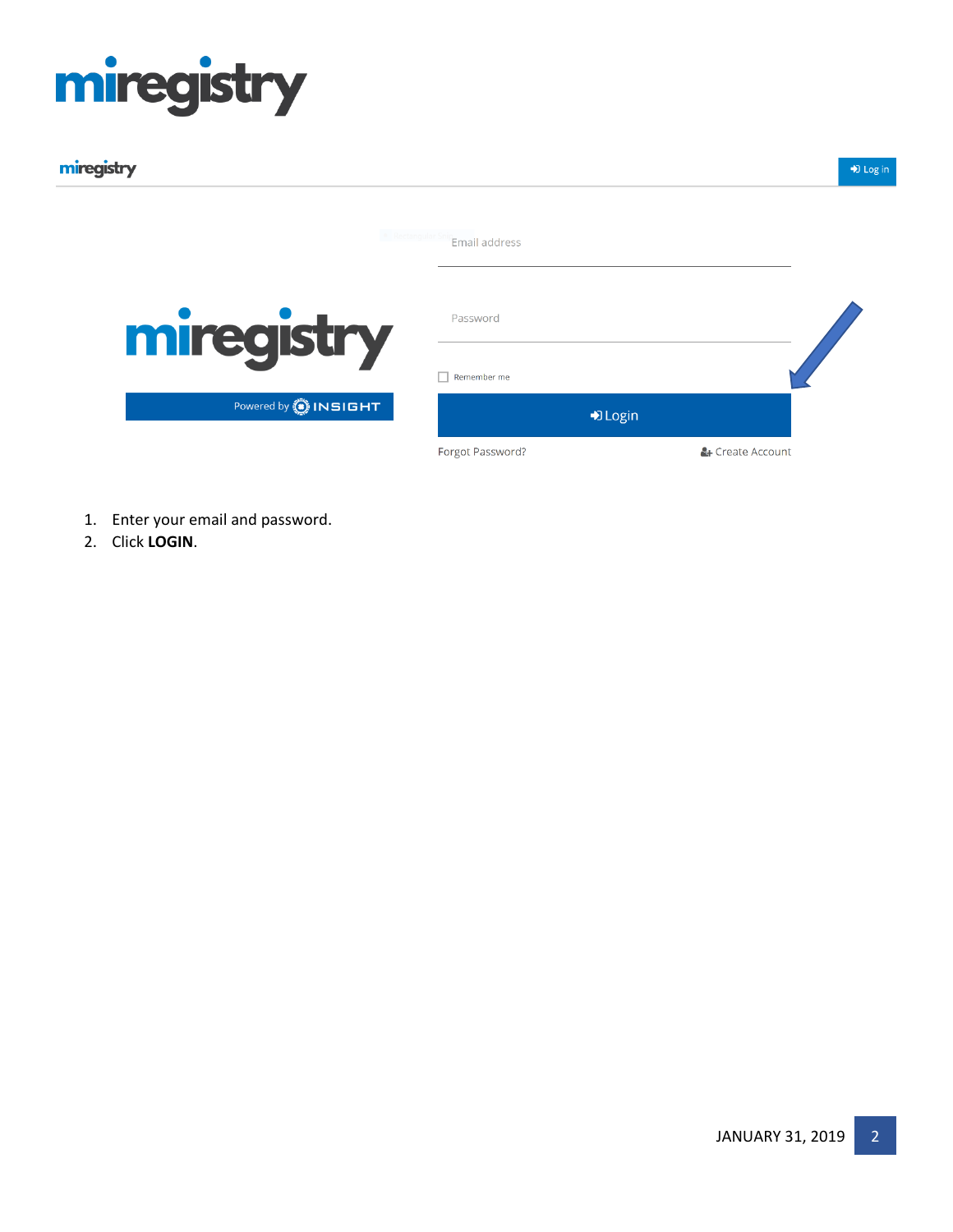

#### **Accessing your Employment Tab**

| My Individual Profile                                |           |            |          |              |         |             |                                                                                                            |
|------------------------------------------------------|-----------|------------|----------|--------------|---------|-------------|------------------------------------------------------------------------------------------------------------|
| Summary<br>Personal                                  | Education | Employment | Training | Professional | Reports |             |                                                                                                            |
| Welcome, Jon Tester                                  |           |            |          |              |         |             | Registry ID 3031<br><b>Jon Tester</b><br>456 Street Rd.<br>Allenton, MI 48002<br>(123) 456-4545            |
| You have signed in but not submitted an application. |           |            |          |              |         |             | registrymichigan+jontester@gmail<br>.com                                                                   |
| Become a member                                      |           |            |          |              |         | $\bullet$   | <b>Change Email</b>                                                                                        |
| Become a trainer                                     |           |            |          |              |         | $\bullet$   | <b>Organization</b>                                                                                        |
|                                                      |           |            |          |              |         | Apply/Renew | Profile<br>Management                                                                                      |
|                                                      |           |            |          |              |         |             | Do any of the<br>following apply to<br>you?                                                                |
| Notes From Staff (0)                                 |           |            |          |              |         |             | ✔ You would like to<br>link an existing                                                                    |
| A No Notes Exist                                     |           |            |          |              |         |             | organization<br>profile to your<br>account                                                                 |
|                                                      |           |            |          |              |         |             | ✔ You would like to<br>add a new<br>organization<br>profile to your<br>account<br>Add Organization Profile |

1. Click on your employment tab in your individual profile.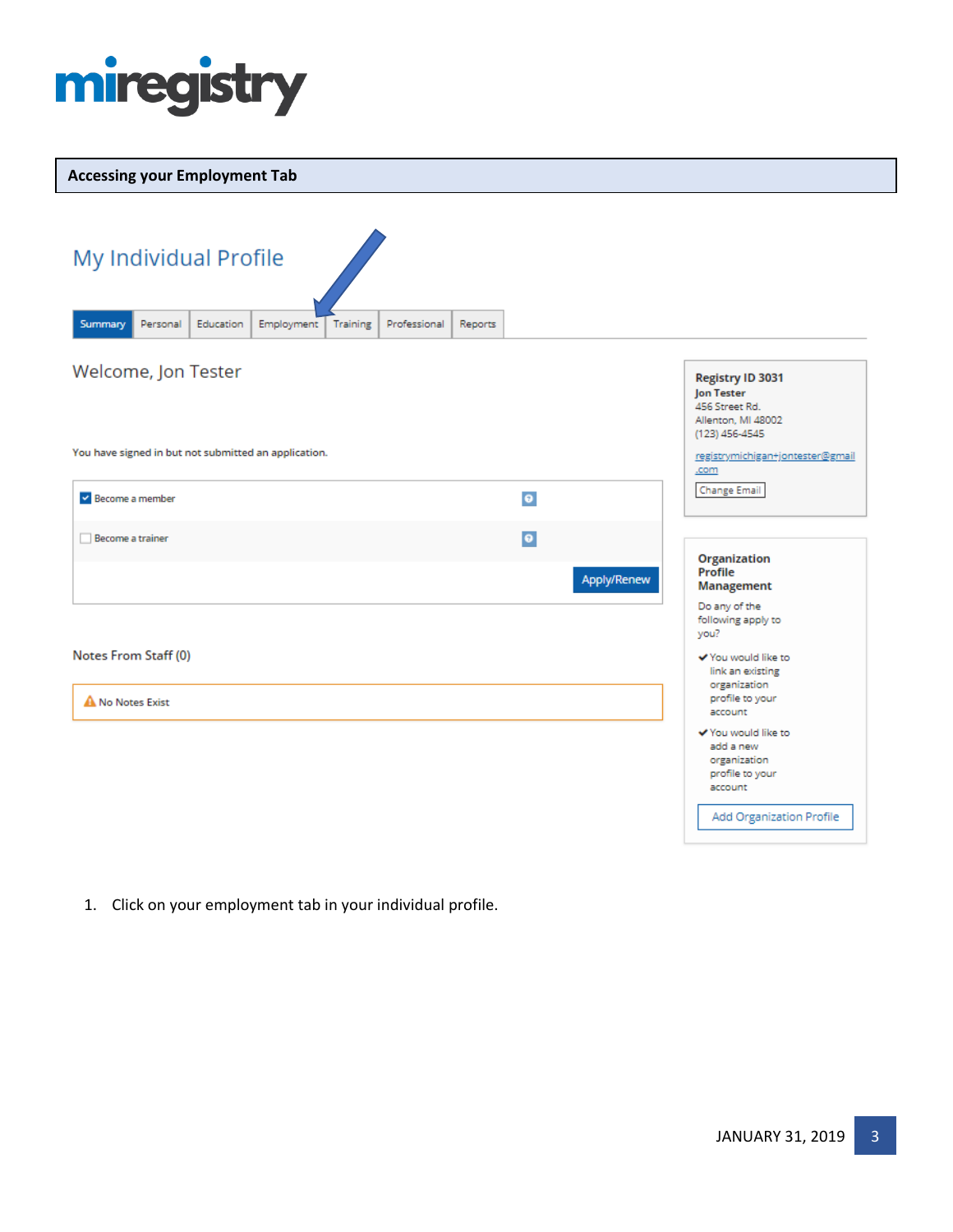

#### **Entering Employment**

| Summary | Personal   | Education Employment Training | Professional   Trainer | Reports |
|---------|------------|-------------------------------|------------------------|---------|
|         | Employment |                               |                        |         |

1. To add field related experience, select **EDIT EMPLOYMENT**.

| <b>Employment History</b> |                                                                                                                                                                                                                                                                                                      |                                                   |
|---------------------------|------------------------------------------------------------------------------------------------------------------------------------------------------------------------------------------------------------------------------------------------------------------------------------------------------|---------------------------------------------------|
|                           | Please add an employment record for every early childhood and school-age care position you hold or have held in the past.<br>. If you held more than one position for the same employer, enter a separate entry for each position.<br>. Enter an end date for any position which you no longer hold. | <b>Finished Employment</b><br><b>Add Position</b> |
|                           | A No Employment Entered<br>No employment has been added to this online application                                                                                                                                                                                                                   |                                                   |

#### 1. Select **ADD POSITION**.

- 2. To enter education, you must search for your organization based on the following organization types:
	- a. Direct care and education programs
	- b. Employment outside of the state of Michigan or an organization not found using the two other search options
	- c. Other organizations, such as training sponsor organization and institutions of higher education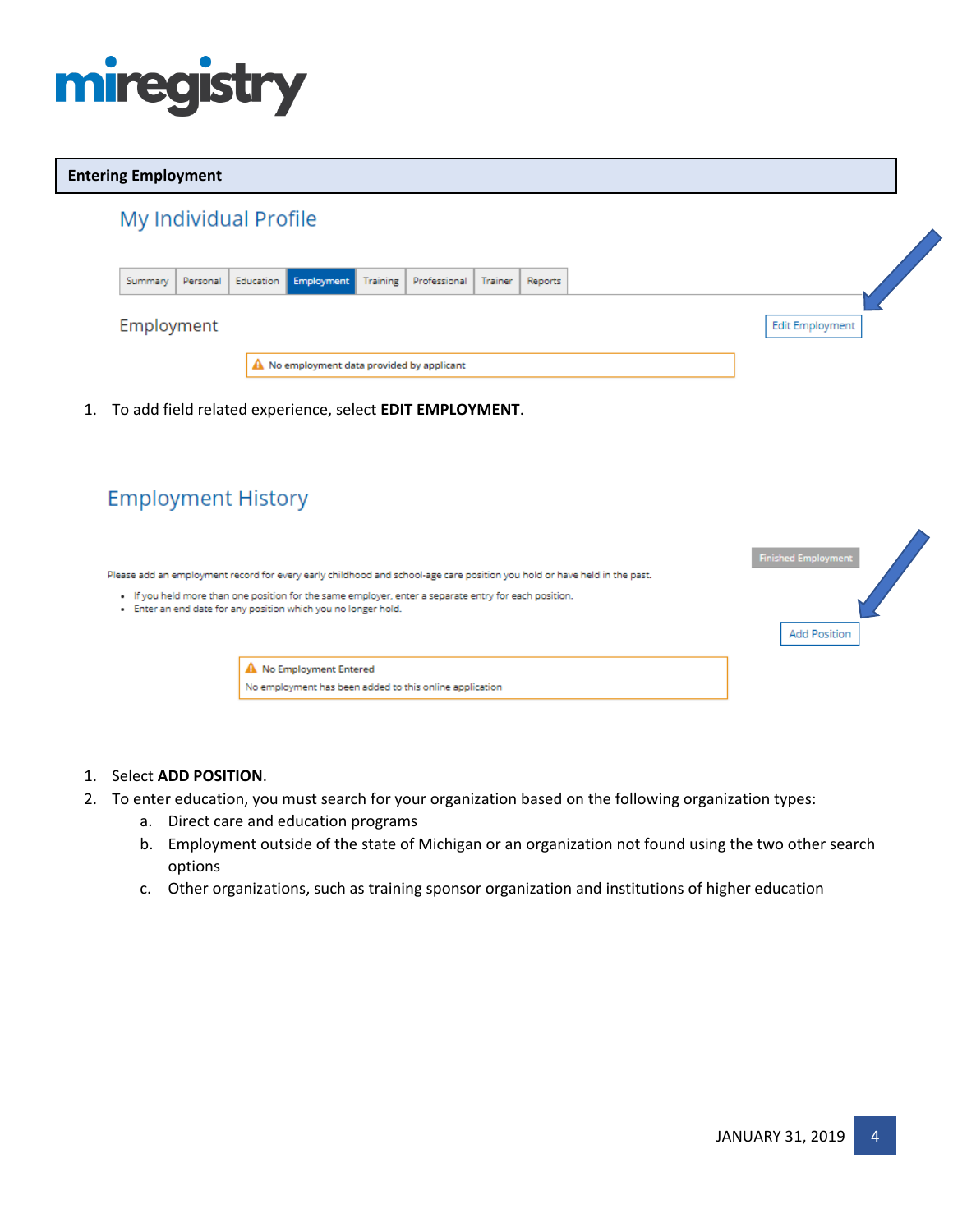#### **Employer Search-Direct Care and Education Programs**

### Select Employer Type

| <b>Personal Information</b>                                                                                                                                                                                                                                                               | <b>Education</b> | Employment                                                                                                                                                                                                                                                                                                                                   | <b>Training</b> | Professional | <b>Trainer</b><br><b>Information</b> | <b>Submit</b><br><b>Application</b> |
|-------------------------------------------------------------------------------------------------------------------------------------------------------------------------------------------------------------------------------------------------------------------------------------------|------------------|----------------------------------------------------------------------------------------------------------------------------------------------------------------------------------------------------------------------------------------------------------------------------------------------------------------------------------------------|-----------------|--------------|--------------------------------------|-------------------------------------|
| first.                                                                                                                                                                                                                                                                                    |                  | If your employer already has an account in the Michigan Professional Development Registry, we want to help<br>you connect with their existing organizational account. If you cannot locate your employer, you can create a new<br>employer account. However, we strongly recommend that you try to find an existing record for your employer |                 |              |                                      | <b>Return to Employment List</b>    |
| Direct care and education programs                                                                                                                                                                                                                                                        |                  |                                                                                                                                                                                                                                                                                                                                              |                 |              |                                      |                                     |
| Select this button if your employer is any of the following:                                                                                                                                                                                                                              |                  |                                                                                                                                                                                                                                                                                                                                              |                 |              |                                      |                                     |
| • Child Care Center<br>• Early Childhood Special Education<br>• Family Child Care Home<br>• Great Start Readiness Program (GSRP)<br>• Group Child Care Home<br>• Head Start or Early Head Start<br>• School age program (before school, after school, etc.)<br>• Tribal Child Care Center |                  |                                                                                                                                                                                                                                                                                                                                              |                 |              |                                      | Select                              |
| care                                                                                                                                                                                                                                                                                      |                  | Employment outside the State of Michigan or employment not related to the field of early childhood or school age                                                                                                                                                                                                                             |                 |              |                                      |                                     |
| You should choose this option if your employer is any of the following:                                                                                                                                                                                                                   |                  |                                                                                                                                                                                                                                                                                                                                              |                 |              |                                      | Select                              |
| • Programs outside the State of Michigan                                                                                                                                                                                                                                                  |                  | . An organization that is not related to the field of early childhood or school age care<br>• An organization or program that is not found using the other employer search options listed on this page                                                                                                                                       |                 |              |                                      |                                     |
| <b>Other Organization Types</b>                                                                                                                                                                                                                                                           |                  |                                                                                                                                                                                                                                                                                                                                              |                 |              |                                      |                                     |

#### Select this button if your employer is any of the following:

- Training Organizations
- Organizations that do not directly offer early childhood or school age care
- Institutes of Higher Education
- Professional Associations
- Professional Associations<br>• State and local agencies that do not provide direct early childhood or school age care<br>• State and local government
- 

#### 1. Click **SELECT** next to the Direct care option.

Select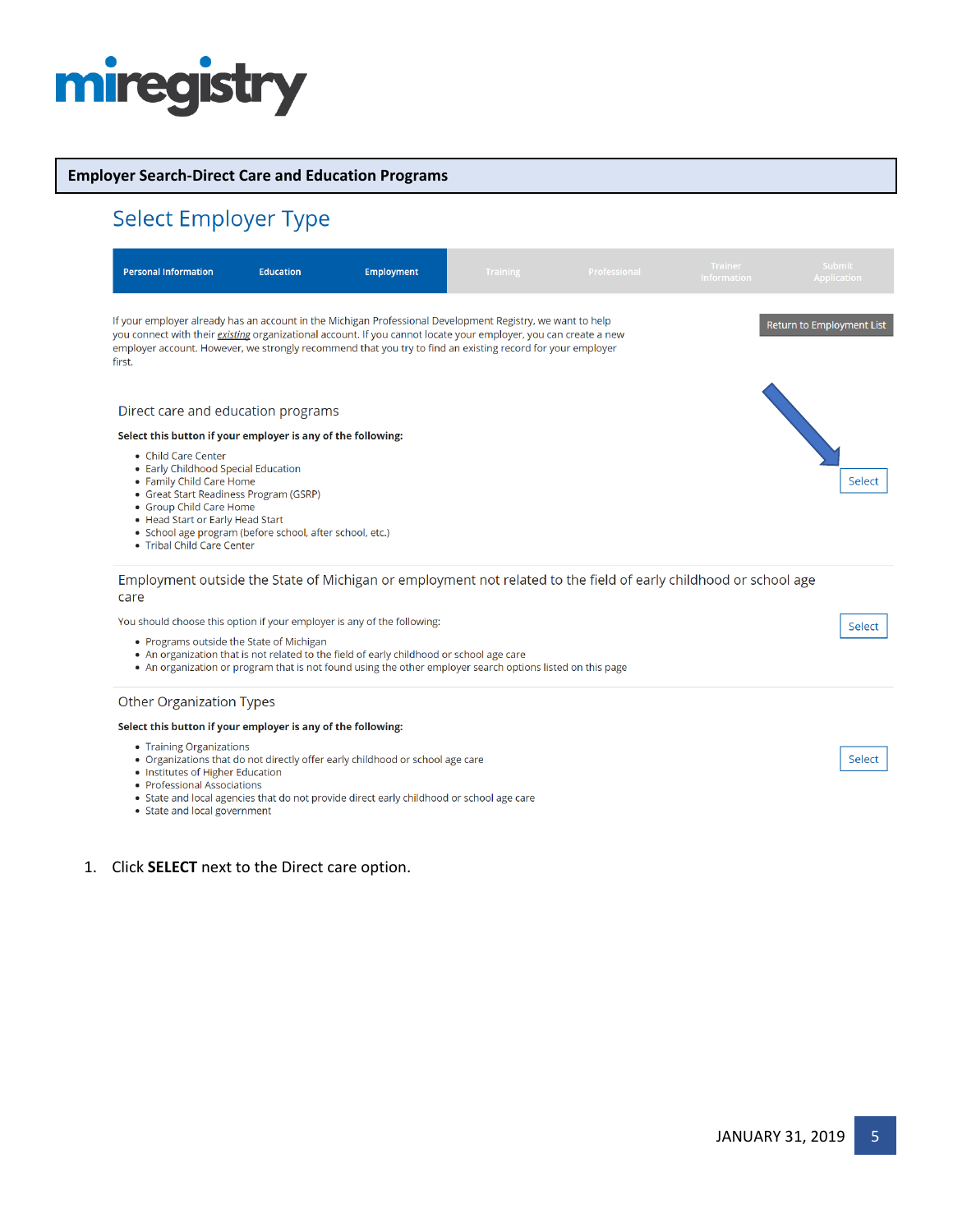

| <b>Personal Information</b><br><b>Education</b><br><b>Employment</b> | <b>Training</b> | Professional | Submit<br>Application |
|----------------------------------------------------------------------|-----------------|--------------|-----------------------|
|----------------------------------------------------------------------|-----------------|--------------|-----------------------|

#### Search for: Direct care and education programs

If your past or present employer provides direct care to children up to age twelve and is licensed by the Michigan Department of Licensing and Regulatory Affairs, Bureau of Community and Health Systems, Child Care Licensing Division using the license number to search is the fastest way to find your employer. If your employer is not licensed or you don't know the license number, you can use one or more of the other fields to find your employer.

| <b>Organization Registry ID</b> |                                           |                                         |         |                     |  |
|---------------------------------|-------------------------------------------|-----------------------------------------|---------|---------------------|--|
| Q                               |                                           |                                         |         |                     |  |
|                                 |                                           |                                         |         |                     |  |
| <b>Employer Name</b>            |                                           |                                         |         |                     |  |
| Q ABC                           |                                           |                                         |         |                     |  |
|                                 |                                           |                                         |         |                     |  |
| City                            |                                           |                                         |         |                     |  |
| Q                               |                                           |                                         |         |                     |  |
| Search                          |                                           |                                         |         |                     |  |
|                                 |                                           |                                         |         |                     |  |
| <b>Child Care License ID</b>    |                                           |                                         |         |                     |  |
| Q                               |                                           |                                         |         |                     |  |
|                                 |                                           |                                         |         |                     |  |
|                                 |                                           |                                         |         |                     |  |
| Start Over                      |                                           |                                         |         |                     |  |
|                                 |                                           |                                         |         |                     |  |
|                                 | Click on the Organization ID or Name to 2 | mat facility to your employment record. |         |                     |  |
| <b>Organization ID</b>          | Name                                      | Address                                 | License | Effective           |  |
| 11119                           | A.B.C.'s Center of Joy                    | 18600<br>Detroit, MI 48234              | DF8203  | 7/11/2016-7/10/2019 |  |
| 21260                           | A.J.'s ABC's & 123's Daycare              | 19940<br>Detroit, MI 48205              | DG8202  | 5/2/2015-5/1/2017   |  |

- 1. If you know your Organization ID, you can search by ID. Otherwise, enter any other search criteria and click **SEARCH**.
- **2.** Select your organization from the list. **If your organization is not found, follow the directions listed under 'Employer Search-Employment Outside of Michigan or Not Found in a Search' below.**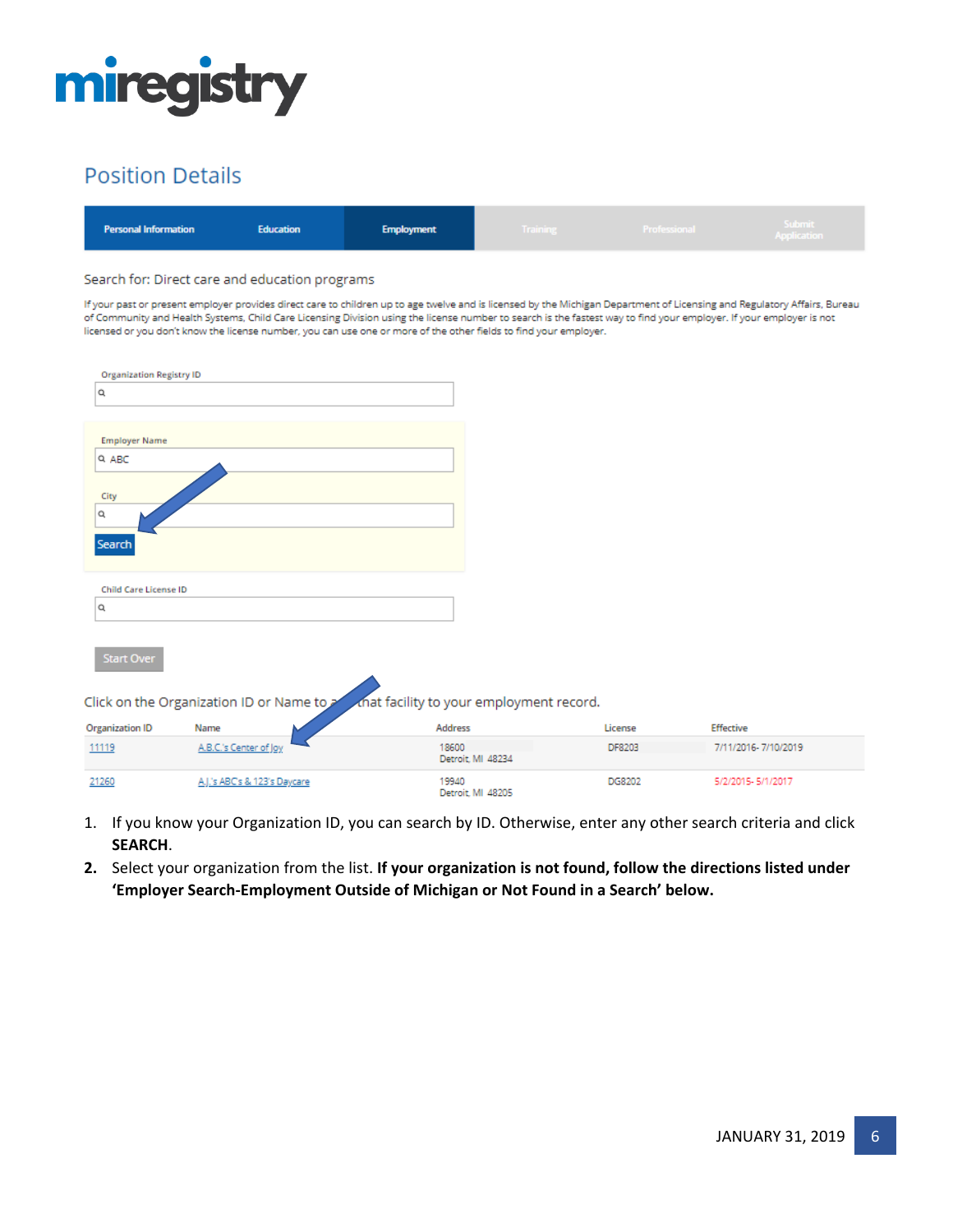

| <b>Personal Information</b>                                                                         | Education | <b>Employment</b>            | <b>Training</b>       | Professional | Submit<br><b>Application</b> |  |  |  |
|-----------------------------------------------------------------------------------------------------|-----------|------------------------------|-----------------------|--------------|------------------------------|--|--|--|
| You selected the following program. Confirm the selected program is correct.<br>Program Information |           |                              |                       |              |                              |  |  |  |
| <b>Child Care License ID</b>                                                                        |           | DF8203.                      |                       |              |                              |  |  |  |
| <b>Effective</b>                                                                                    |           |                              | 7/11/2016 - 7/10/2019 |              |                              |  |  |  |
| Name                                                                                                |           | A.B.C.'s Center of Joy       |                       |              |                              |  |  |  |
| Address                                                                                             |           | 18600<br><b>Wayne County</b> | Detroit, MI 48234     |              |                              |  |  |  |
| Phone                                                                                               |           | (313) 234-3243               |                       |              |                              |  |  |  |
| Confirm<br>Return                                                                                   |           |                              |                       |              |                              |  |  |  |

1. Click **CONFIRM** if the information is correct.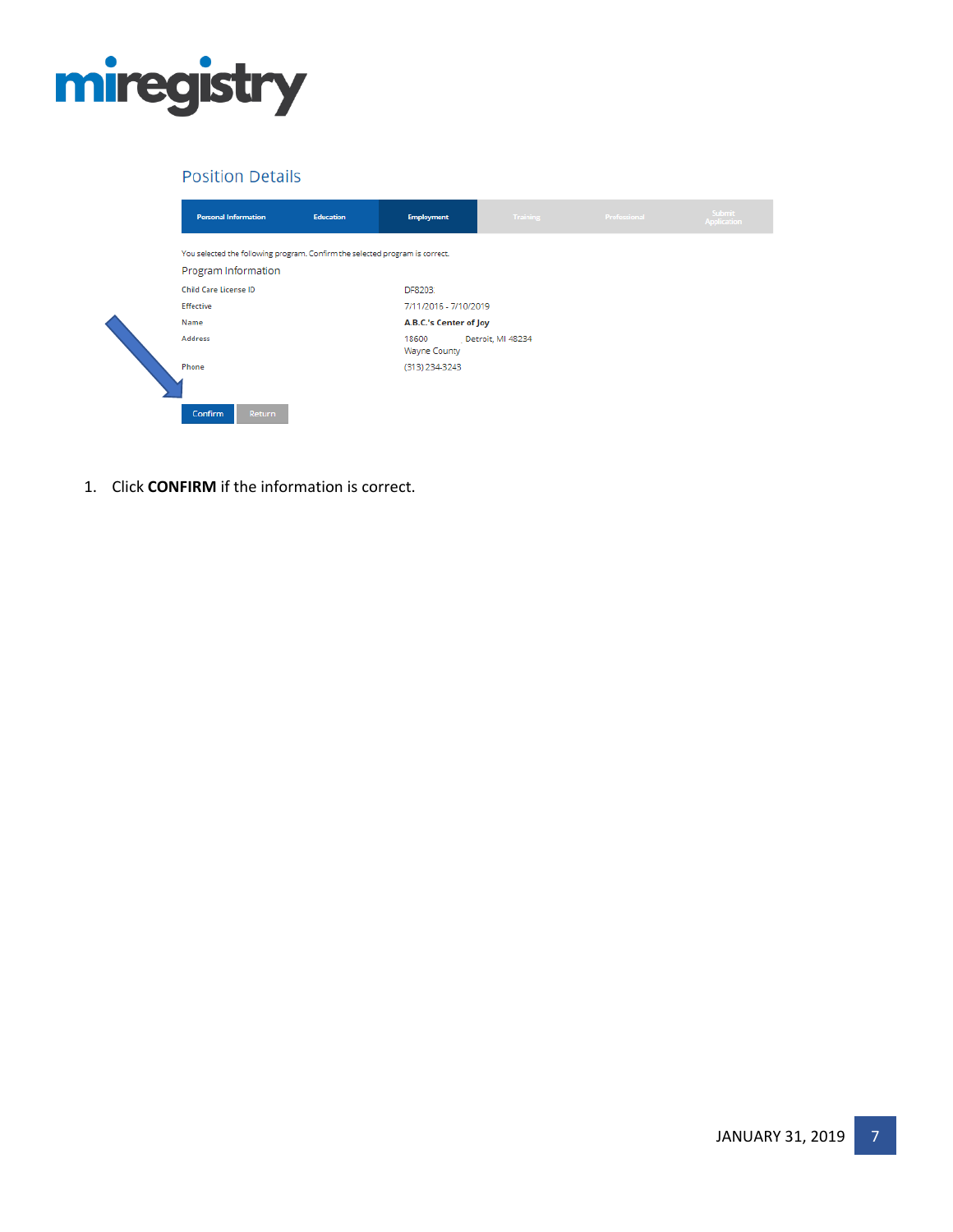

#### You selected the following program. Confirm the selected program is correct.

| Program Information                                                     |                                                       |                        |                     |
|-------------------------------------------------------------------------|-------------------------------------------------------|------------------------|---------------------|
| <b>Child Care License ID</b>                                            |                                                       | DF8203                 |                     |
| <b>Effective</b>                                                        |                                                       | 7/11/2016 - 7/10/2019  |                     |
| Name                                                                    |                                                       | A.B.C.'s Center of Joy |                     |
| Address                                                                 |                                                       | 18600<br>Wayne County  | , Detroit, MI 48234 |
| Phone                                                                   |                                                       | (313) 234-3243         |                     |
| Position Information                                                    |                                                       |                        |                     |
| Title*                                                                  |                                                       |                        |                     |
| <b>Assistant Teacher</b>                                                |                                                       | ۷                      |                     |
|                                                                         |                                                       |                        |                     |
| Hours Per Week*                                                         |                                                       |                        |                     |
| 40                                                                      |                                                       |                        |                     |
|                                                                         |                                                       |                        |                     |
| Months per year*                                                        |                                                       |                        |                     |
| 12                                                                      |                                                       |                        |                     |
| This is my primary employer                                             |                                                       |                        |                     |
| Age Group working with*:                                                |                                                       |                        |                     |
| Infants (birth until one year)                                          | School-age (kindergarten entry through<br>age twelve) |                        |                     |
| Toddlers (one year to 30 months)<br>$\checkmark$                        | <b>Adults</b>                                         |                        |                     |
| Preschool (30 months to<br>$\overline{\phantom{a}}$ kindergarten entry) |                                                       |                        |                     |
| Start Date*                                                             | <b>End Date</b>                                       |                        |                     |
| 08/01/2013                                                              |                                                       |                        |                     |
| (mm/dd/yyyy)                                                            | (mm/dd/yyyy)                                          |                        |                     |
| Hourly wage at this position                                            |                                                       |                        |                     |
| \$13.50                                                                 |                                                       |                        |                     |
| Date of last wage increase                                              |                                                       |                        |                     |
| 08/01/2017                                                              |                                                       |                        |                     |
| Status Self Reported                                                    |                                                       |                        |                     |
| Cancel<br>Save                                                          |                                                       |                        |                     |

- 1. Enter your position information.
- 2. Click **SAVE**.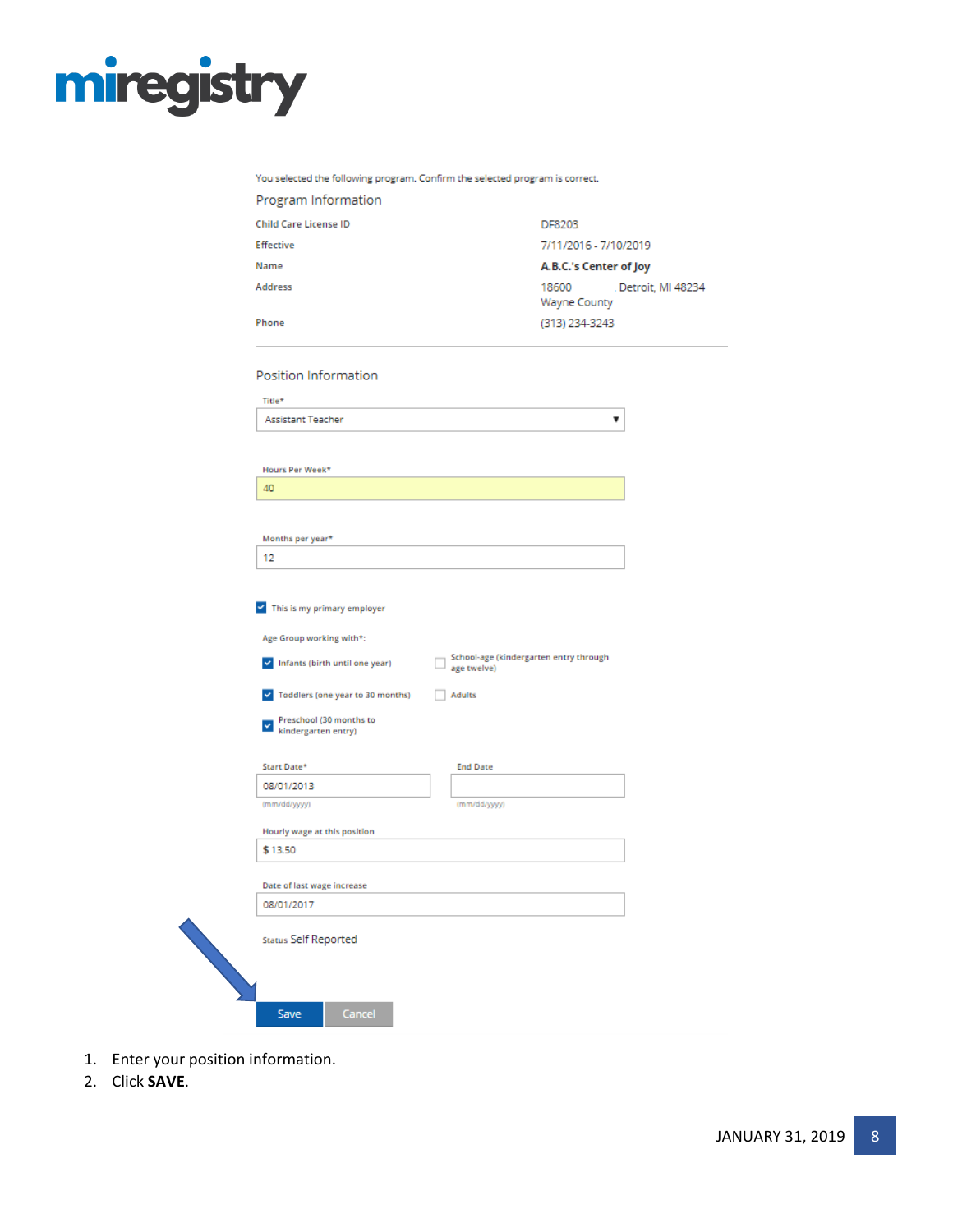#### **Employer Search-Employment Outside of Michigan or Not Found in a Search**

### Select Employer Type

| <b>Personal Information</b>                                                                                                                                                                                                                                                                                                                                                                | <b>Education</b> | <b>Employment</b>                                                                                                                                                                                      | <b>Training</b> | Professional | <b>Trainer</b><br><b>Information</b> | <b>Submit</b><br><b>Application</b> |  |  |
|--------------------------------------------------------------------------------------------------------------------------------------------------------------------------------------------------------------------------------------------------------------------------------------------------------------------------------------------------------------------------------------------|------------------|--------------------------------------------------------------------------------------------------------------------------------------------------------------------------------------------------------|-----------------|--------------|--------------------------------------|-------------------------------------|--|--|
| If your employer already has an account in the Michigan Professional Development Registry, we want to help<br><b>Return to Employment List</b><br>you connect with their existing organizational account. If you cannot locate your employer, you can create a new<br>employer account. However, we strongly recommend that you try to find an existing record for your employer<br>first. |                  |                                                                                                                                                                                                        |                 |              |                                      |                                     |  |  |
| Direct care and education programs                                                                                                                                                                                                                                                                                                                                                         |                  |                                                                                                                                                                                                        |                 |              |                                      |                                     |  |  |
| Select this button if your employer is any of the following:                                                                                                                                                                                                                                                                                                                               |                  |                                                                                                                                                                                                        |                 |              |                                      |                                     |  |  |
| • Child Care Center<br>• Early Childhood Special Education<br>• Family Child Care Home<br>• Great Start Readiness Program (GSRP)<br>• Group Child Care Home<br>• Head Start or Early Head Start<br>• School age program (before school, after school, etc.)<br>• Tribal Child Care Center                                                                                                  |                  |                                                                                                                                                                                                        |                 |              |                                      | Select                              |  |  |
| Employment outside the State of Michigan or employment not related to the field of early childhood or school a<br>care                                                                                                                                                                                                                                                                     |                  |                                                                                                                                                                                                        |                 |              |                                      |                                     |  |  |
| You should choose this option if your employer is any of the following:                                                                                                                                                                                                                                                                                                                    |                  |                                                                                                                                                                                                        |                 |              |                                      | Select                              |  |  |
| • Programs outside the State of Michigan                                                                                                                                                                                                                                                                                                                                                   |                  | • An organization that is not related to the field of early childhood or school age care<br>• An organization or program that is not found using the other employer search options listed on this page |                 |              |                                      |                                     |  |  |
| Other Organization Types                                                                                                                                                                                                                                                                                                                                                                   |                  |                                                                                                                                                                                                        |                 |              |                                      |                                     |  |  |
| Select this button if your employer is any of the following:                                                                                                                                                                                                                                                                                                                               |                  |                                                                                                                                                                                                        |                 |              |                                      |                                     |  |  |
| • Training Organizations<br>• Institutes of Higher Education<br>• Professional Associations<br>• State and local government                                                                                                                                                                                                                                                                |                  | • Organizations that do not directly offer early childhood or school age care<br>• State and local agencies that do not provide direct early childhood or school age care                              |                 |              |                                      | Select                              |  |  |

- 1. Press **SELECT** for employment outside of the state of Michigan.
- 2. You will also select this section if you have searched direct care or training organization and your organization did not show up in the search results. This will allow you to enter in the information manually.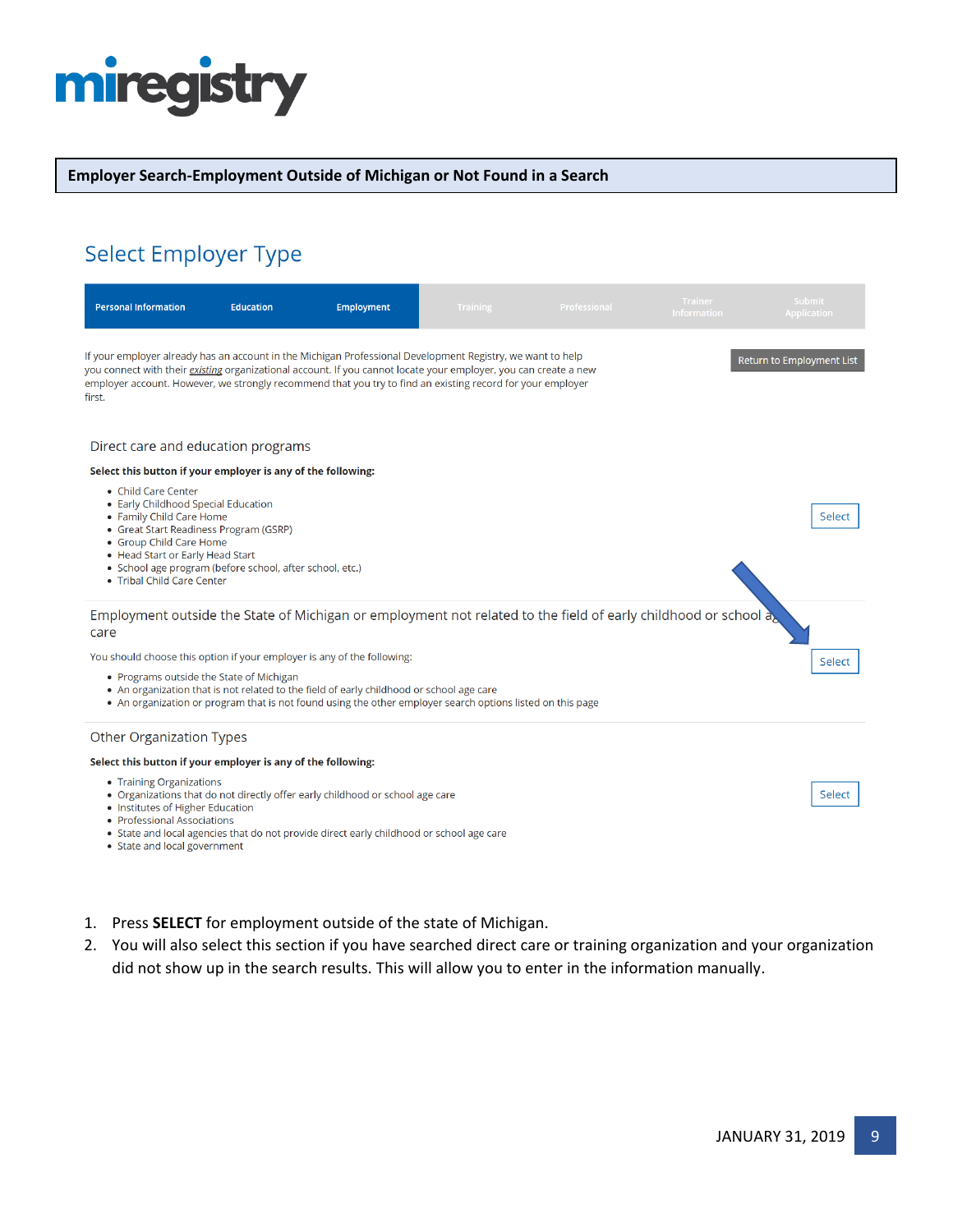| Program Type*                    |                       |           |        |
|----------------------------------|-----------------------|-----------|--------|
| Unidentified Direct Care Program |                       |           |        |
| <b>Contact First Name</b>        |                       |           |        |
| Megan                            |                       |           |        |
| <b>Contact Last Name</b>         |                       |           |        |
| Smith                            |                       |           |        |
| Mailing Address*                 |                       |           |        |
| 456 Main St.                     |                       |           |        |
| Suite/Box#                       |                       |           |        |
|                                  |                       |           |        |
| Country                          |                       |           |        |
| <b>United States</b>             |                       |           |        |
| Zip*:                            | City*                 |           | State* |
| 48002                            | Allenton              |           | MI     |
| County*                          |                       |           |        |
| Saint Clair                      |                       |           |        |
| Phone*                           |                       |           |        |
| 456                              | 234<br>$\overline{a}$ | 1212<br>٠ |        |
| Fax                              |                       |           |        |
|                                  |                       |           |        |

- 1. Fill out the Employer details.
- 2. Click **SAVE AND CONTINUE**.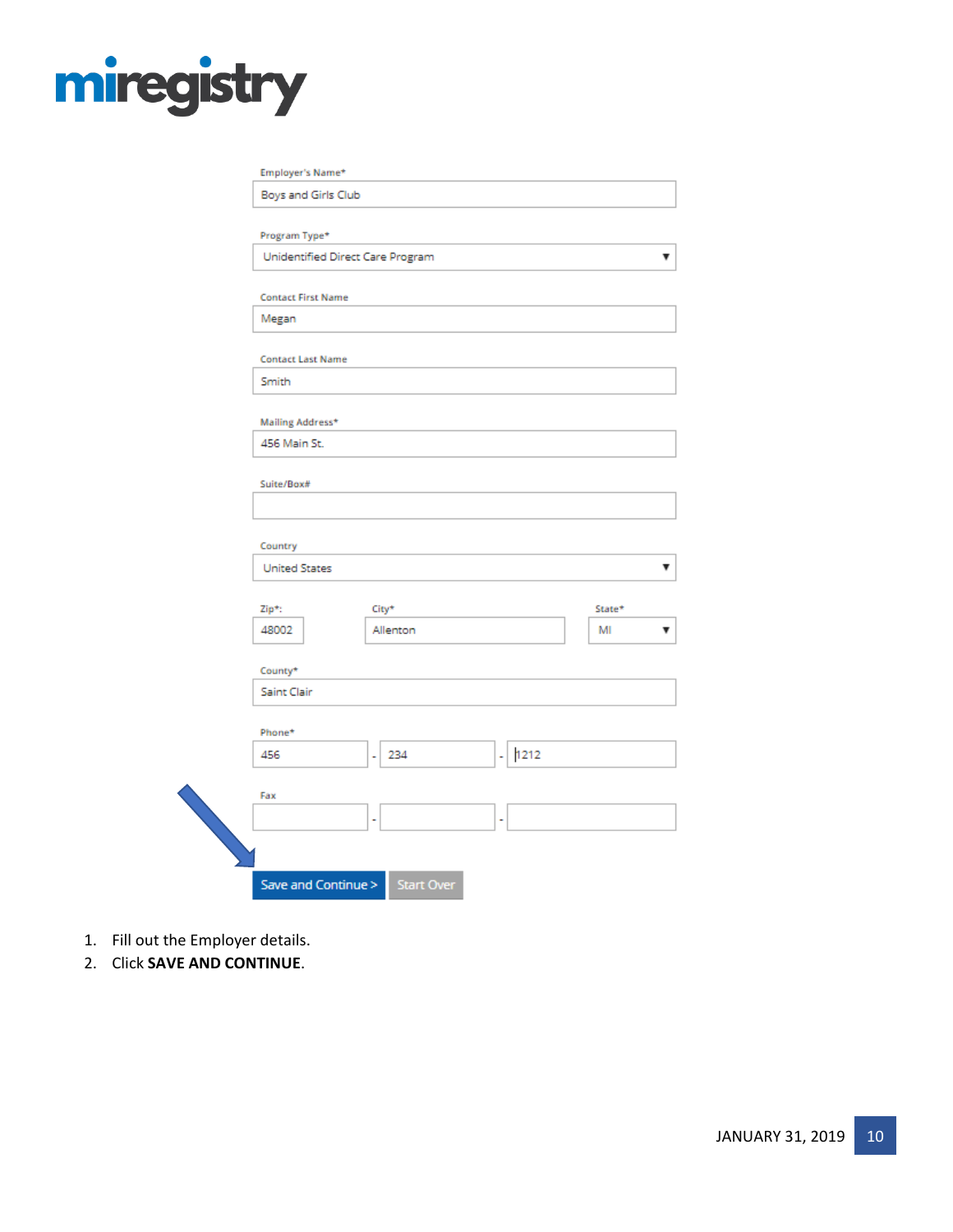

| <b>Personal Information</b>                                                                         | Education                                                                     | <b>Employment</b> | <b>Training</b> | Professional | <b>Submit</b><br><b>Application</b> |
|-----------------------------------------------------------------------------------------------------|-------------------------------------------------------------------------------|-------------------|-----------------|--------------|-------------------------------------|
| You selected the following program. Confirm the selected program is correct.<br>Program Information |                                                                               |                   |                 |              |                                     |
| Name                                                                                                | <b>Boys and Girls Club</b>                                                    |                   |                 |              |                                     |
| <b>Address</b>                                                                                      | 456 Main St., Allenton, MI48002<br>Saint Clair County<br><b>United States</b> |                   |                 |              |                                     |
| Phone                                                                                               | (456) 234-1212                                                                |                   |                 |              |                                     |
| Confirm<br>Return                                                                                   |                                                                               |                   |                 |              |                                     |

1. Click **CONFIRM** if the information is correct.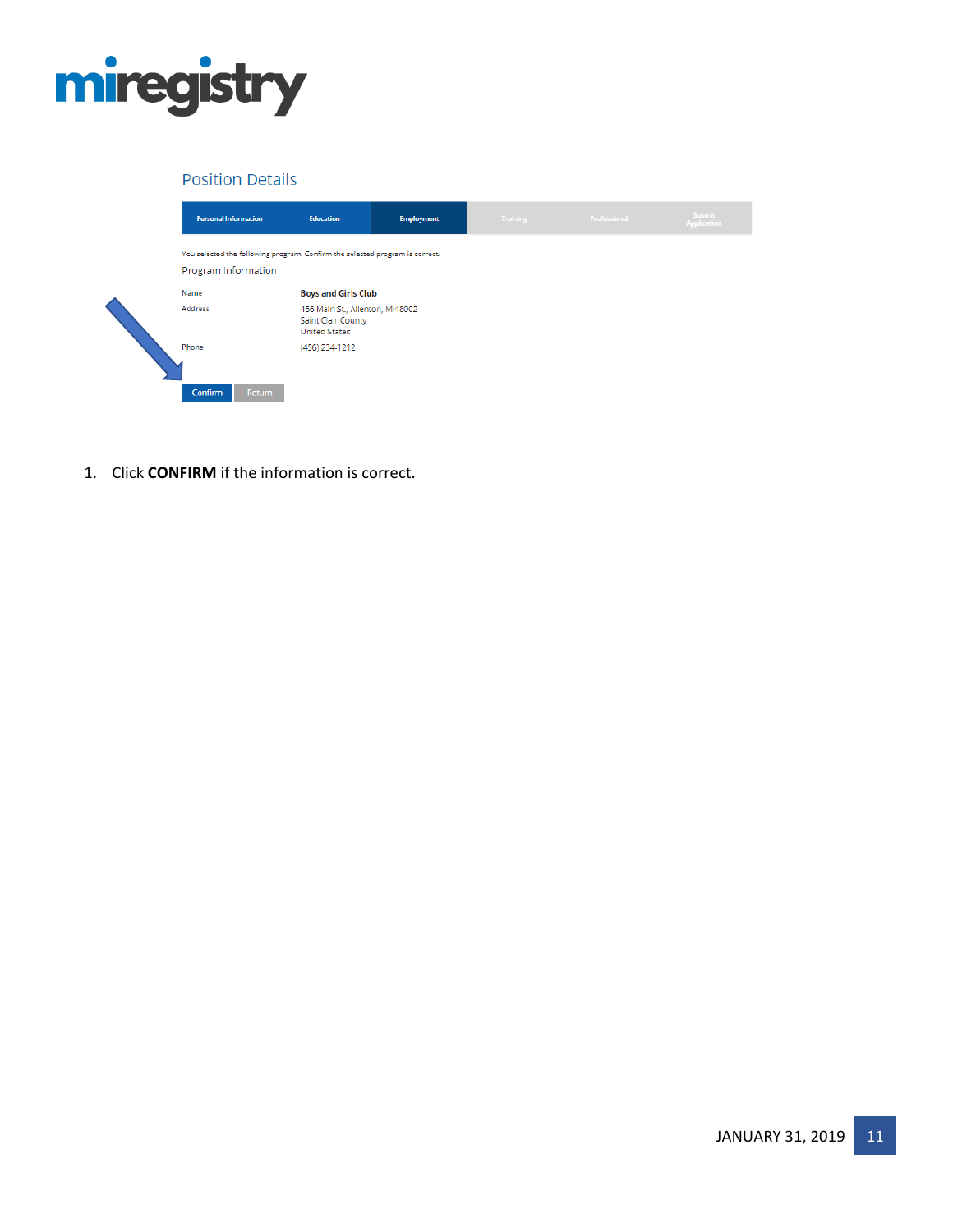

Position Information

| Hours Per Week*                                |                                                        |
|------------------------------------------------|--------------------------------------------------------|
| 40                                             |                                                        |
|                                                |                                                        |
| Months per year*                               |                                                        |
| 12                                             |                                                        |
|                                                |                                                        |
| This is my primary employer                    |                                                        |
| Age Group working with*:                       |                                                        |
| Infants (birth until one year)                 | School-age (kindergarten entry through<br>$\checkmark$ |
|                                                | age twelve)                                            |
| Toddlers (one year to 30 months)               | <b>Adults</b>                                          |
| Preschool (30 months to<br>kindergarten entry) |                                                        |
|                                                |                                                        |
| Start Date*                                    | <b>End Date</b>                                        |
| 08/01/2010                                     | 07/31/2012                                             |
| (mm/dd/yyyy)                                   | (mm/dd/yyyy)                                           |
| <b>Reason for leaving</b>                      |                                                        |
| New job in the field                           |                                                        |
| <b>Additional Comments</b>                     |                                                        |
|                                                |                                                        |
|                                                |                                                        |
| Hourly wage at this position<br>\$10.50        |                                                        |
|                                                |                                                        |
| Date of last wage increase                     |                                                        |
| 08/01/2011                                     |                                                        |
| Status Self Reported                           |                                                        |
|                                                |                                                        |
|                                                |                                                        |

- 1. Enter your position information.
- 2. Click **SAVE**.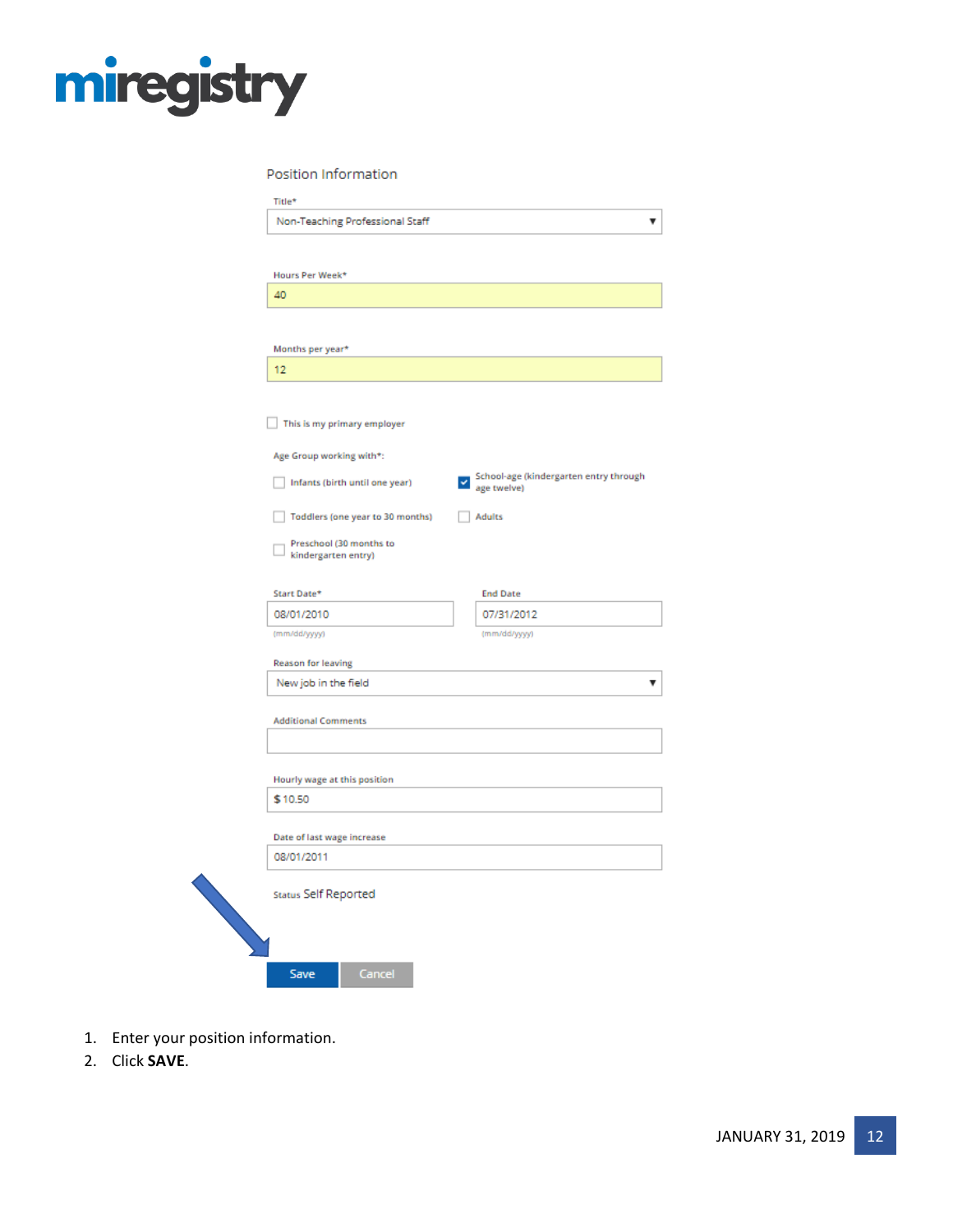

#### **Employer Search-Other Organizations Types**

## Select Employer Type

| <b>Personal Information</b>                                                                                                                                                                                                                                                                                                                                                         | <b>Education</b> | Employment                                                                                                                                                                                             | <b>Training</b> | Professional                                                                                                     | <b>Trainer</b><br><b>Information</b> | <b>Submit</b><br><b>Application</b> |  |
|-------------------------------------------------------------------------------------------------------------------------------------------------------------------------------------------------------------------------------------------------------------------------------------------------------------------------------------------------------------------------------------|------------------|--------------------------------------------------------------------------------------------------------------------------------------------------------------------------------------------------------|-----------------|------------------------------------------------------------------------------------------------------------------|--------------------------------------|-------------------------------------|--|
| If your employer already has an account in the Michigan Professional Development Registry, we want to help<br>Return to Employment List<br>you connect with their existing organizational account. If you cannot locate your employer, you can create a new<br>employer account. However, we strongly recommend that you try to find an existing record for your employer<br>first. |                  |                                                                                                                                                                                                        |                 |                                                                                                                  |                                      |                                     |  |
| Direct care and education programs                                                                                                                                                                                                                                                                                                                                                  |                  |                                                                                                                                                                                                        |                 |                                                                                                                  |                                      |                                     |  |
| Select this button if your employer is any of the following:                                                                                                                                                                                                                                                                                                                        |                  |                                                                                                                                                                                                        |                 |                                                                                                                  |                                      |                                     |  |
| • Child Care Center<br>• Early Childhood Special Education<br>• Family Child Care Home<br>• Great Start Readiness Program (GSRP)<br>• Group Child Care Home<br>• Head Start or Early Head Start<br>• School age program (before school, after school, etc.)<br>• Tribal Child Care Center                                                                                           |                  |                                                                                                                                                                                                        |                 |                                                                                                                  |                                      | Select                              |  |
| care                                                                                                                                                                                                                                                                                                                                                                                |                  |                                                                                                                                                                                                        |                 | Employment outside the State of Michigan or employment not related to the field of early childhood or school age |                                      |                                     |  |
| You should choose this option if your employer is any of the following:                                                                                                                                                                                                                                                                                                             |                  |                                                                                                                                                                                                        |                 |                                                                                                                  |                                      | Select                              |  |
| • Programs outside the State of Michigan                                                                                                                                                                                                                                                                                                                                            |                  | • An organization that is not related to the field of early childhood or school age care<br>• An organization or program that is not found using the other employer search options listed on this page |                 |                                                                                                                  |                                      |                                     |  |
| <b>Other Organization Types</b>                                                                                                                                                                                                                                                                                                                                                     |                  |                                                                                                                                                                                                        |                 |                                                                                                                  |                                      |                                     |  |
| Select this button if your employer is any of the following:                                                                                                                                                                                                                                                                                                                        |                  |                                                                                                                                                                                                        |                 |                                                                                                                  |                                      |                                     |  |
| • Training Organizations<br>• Institutes of Higher Education<br>• Professional Associations                                                                                                                                                                                                                                                                                         |                  | • Organizations that do not directly offer early childhood or school age care<br>• State and local agencies that do not provide direct early childhood or school age care                              |                 |                                                                                                                  |                                      | Select                              |  |

• State and local government

#### 1. Press **SELECT** for other employment, such as training organizations and institutes of higher education.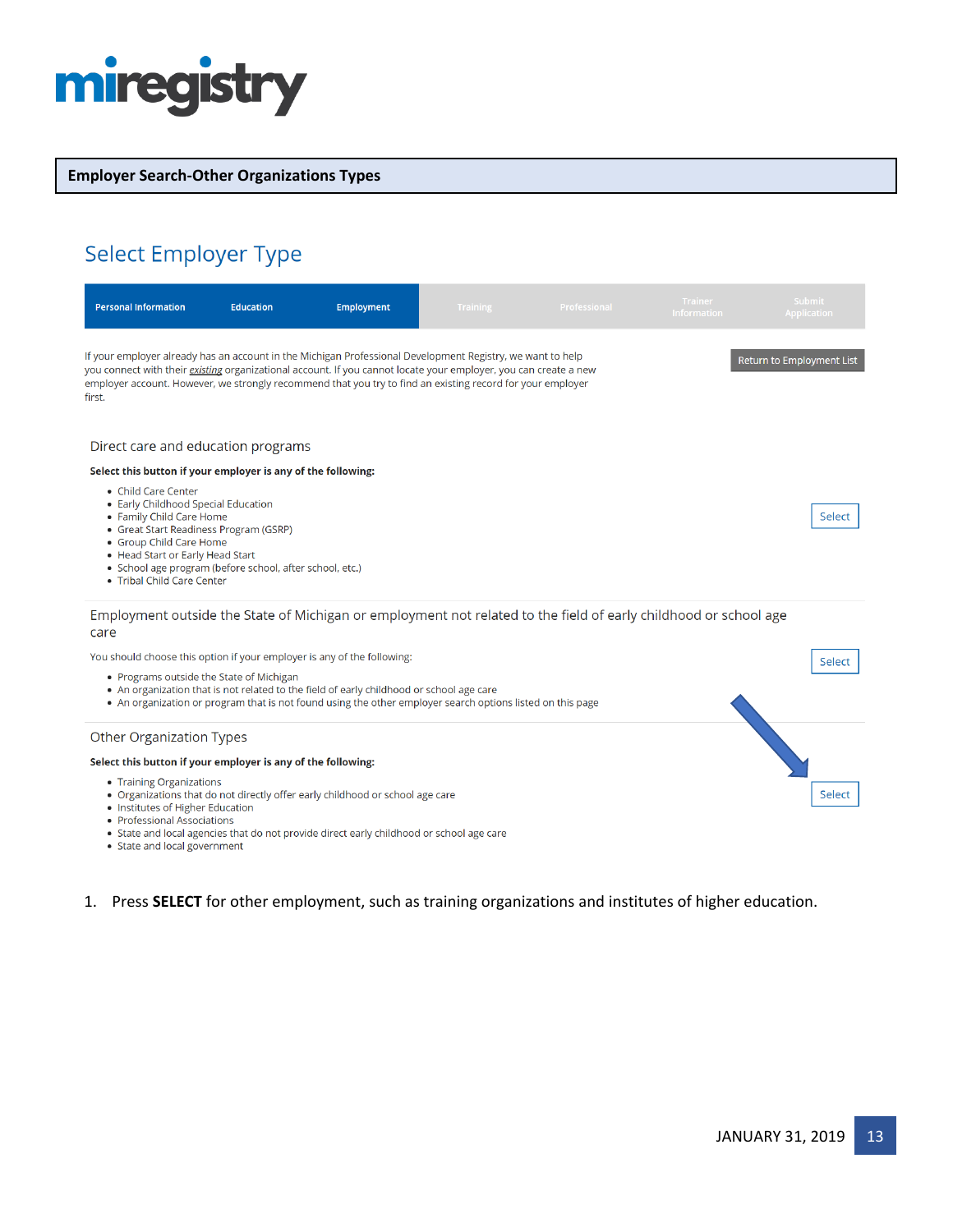

## **Employer Search**

#### Search for: Other Organization Types

| <b>Organization Registry ID</b><br>Q                                           |
|--------------------------------------------------------------------------------|
| <b>Employer Name</b><br>Q Training Center<br>City<br>Q<br>Search<br>Start Over |

Click on the Organization ID or Name to add that facility to your employment record.

| Organization ID | Name                            | Address                             |
|-----------------|---------------------------------|-------------------------------------|
| 19573           | Pamela Test Training Consultant | 8579 Cat St.<br>Allenton, MI 48002  |
| 19579           | Sample Training Organization    | 123 Our Street<br>Lansing, MI 48910 |

#### Can't find your employer?

- . Make sure you spelled the employer's name correctly
- · Search by city only to find all employers in that cit **Aults**
- · Keep it simple. Fewer words will give you no
- · Still can't find your employer? Start here
- 1. If you know your Organization ID, you can search by ID. Otherwise, enter any other search criteria and click **SEARCH**.
- 2. Select your organization from the list.
- 3. If your organization is not listed below, click **START HERE**.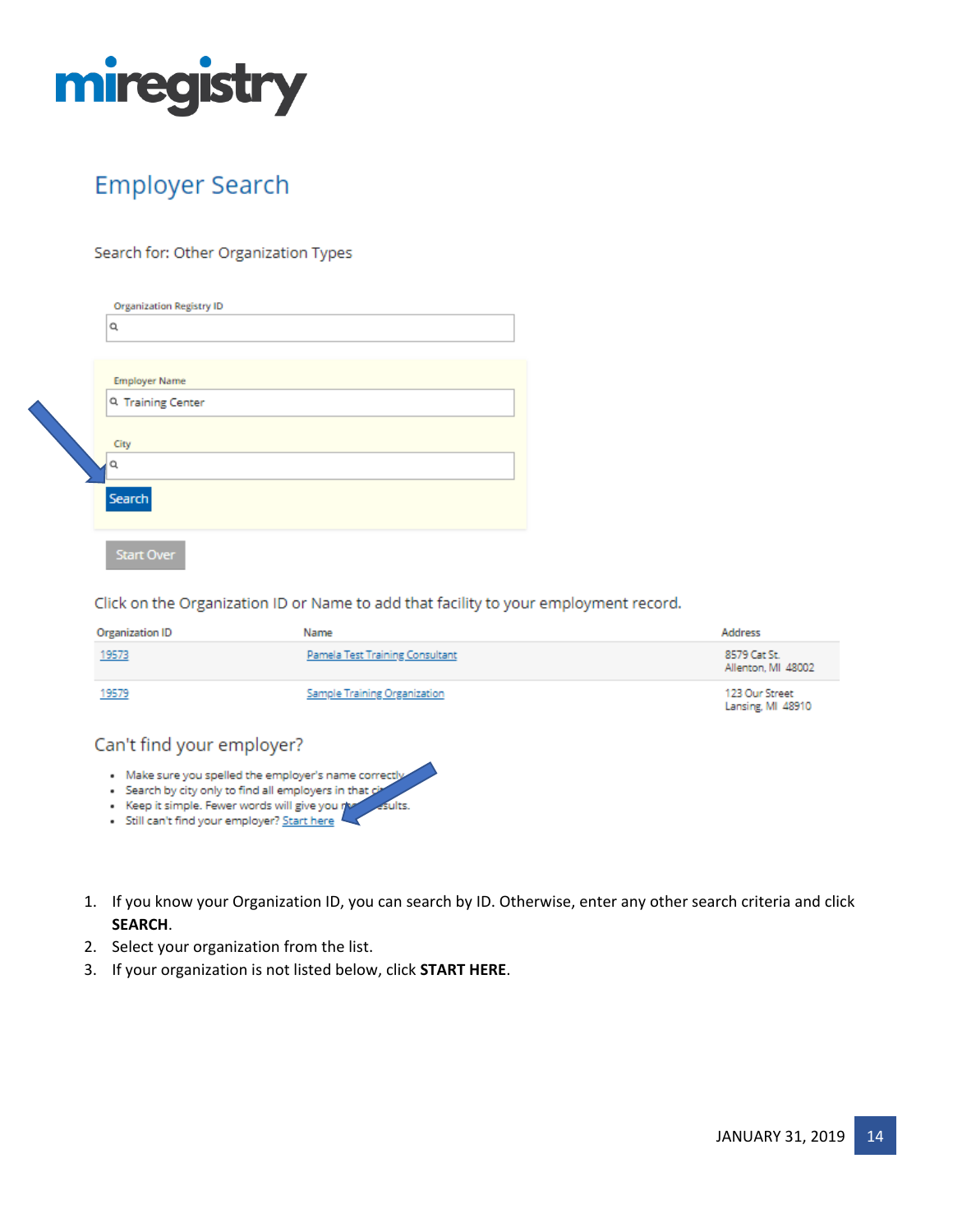

## **Enter Employer Details**

| Employer's Name*                   |           |            |        |
|------------------------------------|-----------|------------|--------|
| <b>Training Center</b>             |           |            |        |
| Program Type*                      |           |            |        |
| Independent Consultant/Trainer     |           |            |        |
| <b>Contact First Name</b>          |           |            |        |
| Jon                                |           |            |        |
|                                    |           |            |        |
| <b>Contact Last Name</b><br>Tester |           |            |        |
|                                    |           |            |        |
| Mailing Address*<br>1237           |           |            |        |
|                                    |           |            |        |
| Suite/Box#                         |           |            |        |
|                                    |           |            |        |
| Country<br><b>United States</b>    |           |            |        |
|                                    |           |            |        |
| Zip*:                              | City*     |            | State* |
| 48002                              | Allenton  |            | MI     |
| County*                            |           |            |        |
| Saint Clair                        |           |            |        |
| Phone*                             |           |            |        |
| 456                                | 234<br>ä, | 1212<br>ä, |        |
| Fax                                |           |            |        |
|                                    |           |            |        |

- 1. Please note that if your employer was found in the search, you will skip this step.
- 2. Fill out the Employer details.
- 3. Click **SAVE AND CONTINUE**.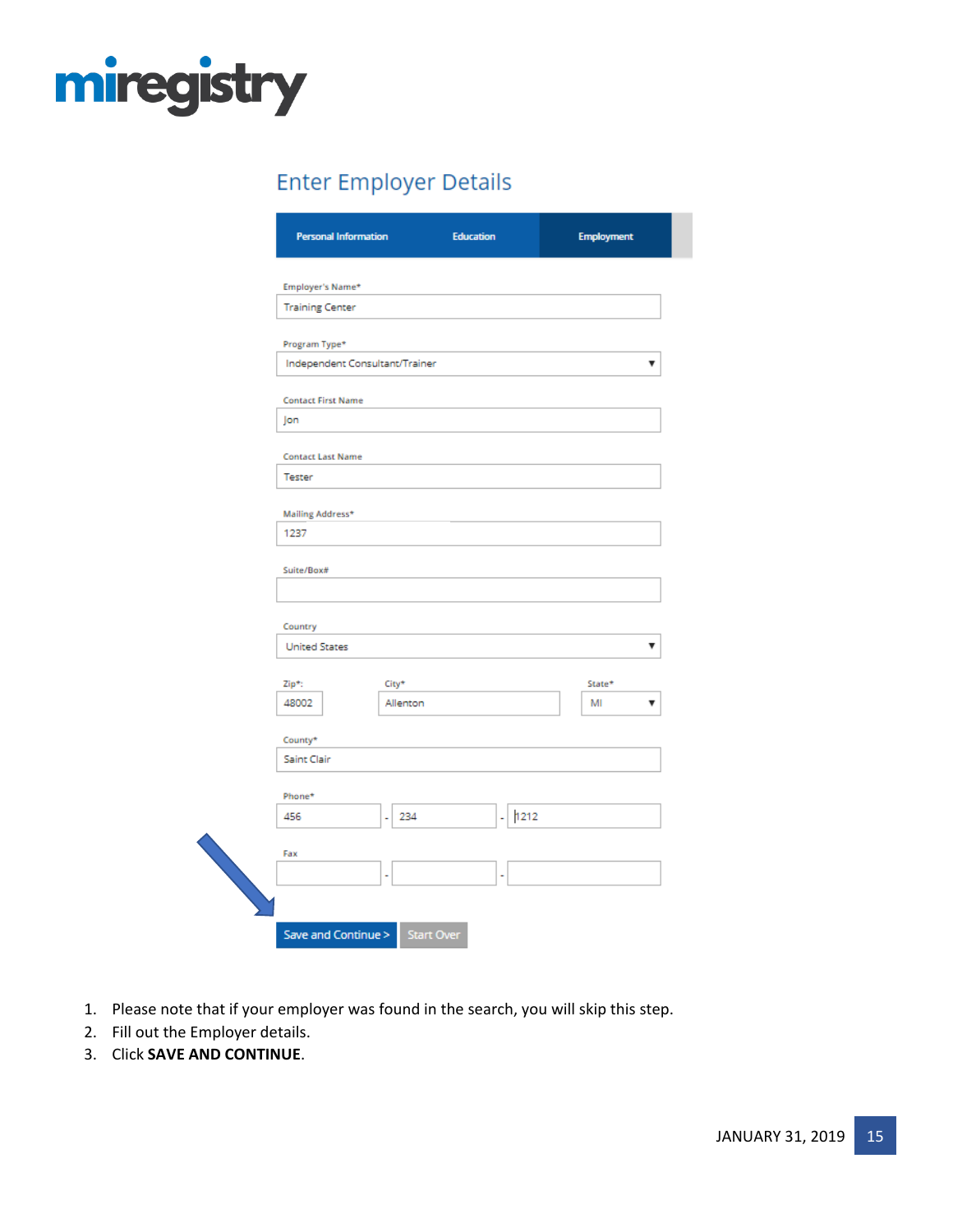



1. Click **CONFIRM** if the details are correct.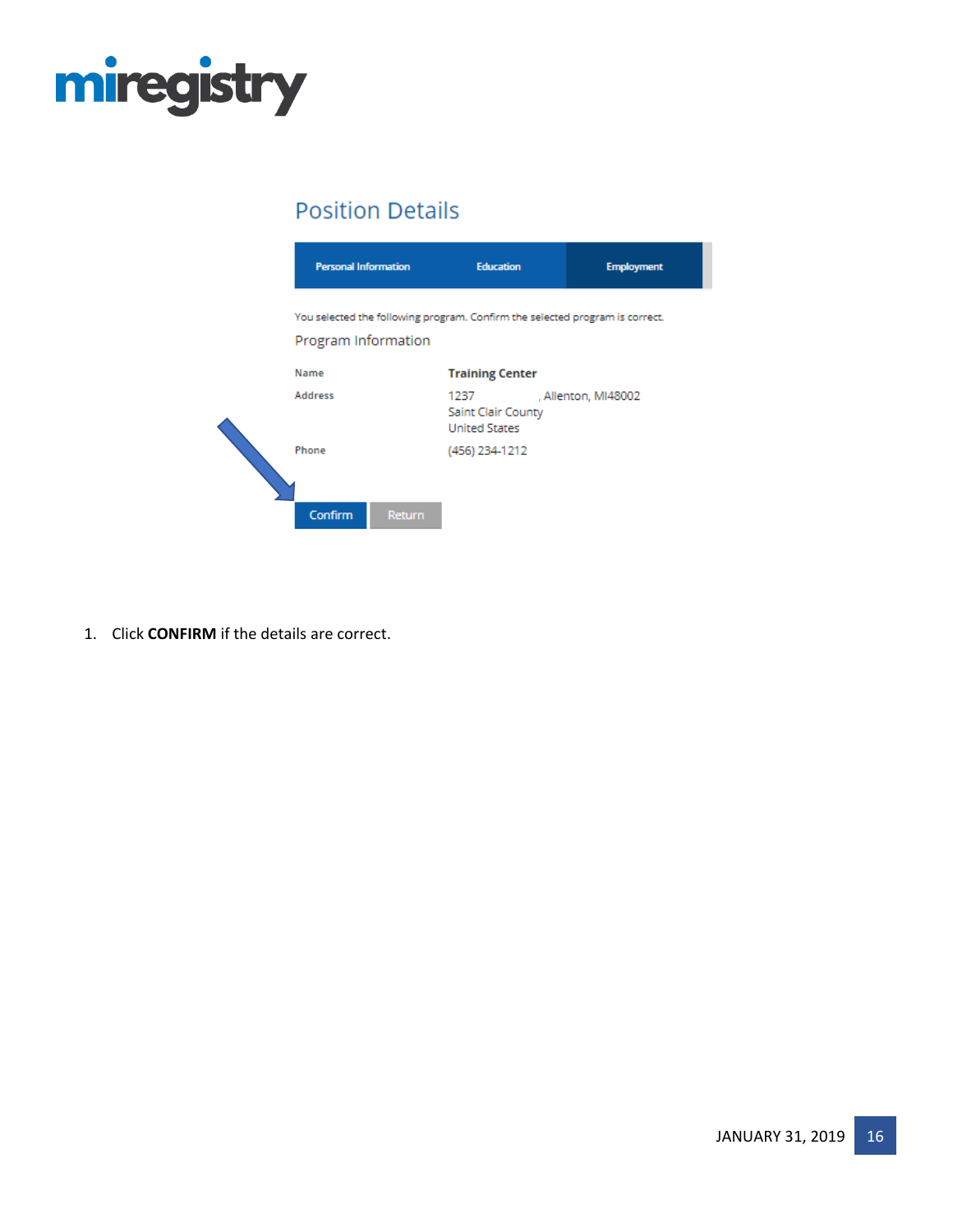You selected the following program. Confirm the selected program is correct.

| Program Information                            |                                            |                 |                                        |   |
|------------------------------------------------|--------------------------------------------|-----------------|----------------------------------------|---|
| Name                                           | <b>Training Center</b>                     |                 |                                        |   |
| Address                                        | Saint Clair County<br><b>United States</b> |                 | 1237 Railroad St., Allenton, MI48002   |   |
| Phone                                          | (456) 234-1212                             |                 |                                        |   |
|                                                |                                            |                 |                                        |   |
| Position Information                           |                                            |                 |                                        |   |
| Title*                                         |                                            |                 |                                        |   |
| Trainer                                        |                                            |                 |                                        | v |
|                                                |                                            |                 |                                        |   |
| Hours Per Week*<br>15                          |                                            |                 |                                        |   |
|                                                |                                            |                 |                                        |   |
|                                                |                                            |                 |                                        |   |
| Months per year*                               |                                            |                 |                                        |   |
| 12                                             |                                            |                 |                                        |   |
|                                                |                                            |                 |                                        |   |
| This is my primary employer                    |                                            |                 |                                        |   |
| Age Group working with*:                       |                                            |                 |                                        |   |
| Infants (birth until one year)                 |                                            | age twelve)     | School-age (kindergarten entry through |   |
| Toddlers (one year to 30 months)               |                                            | $\vee$ Adults   |                                        |   |
| Preschool (30 months to<br>kindergarten entry) |                                            |                 |                                        |   |
| Start Date*                                    |                                            | <b>End Date</b> |                                        |   |
| 08/01/2009                                     |                                            |                 |                                        |   |
| (mm/dd/yyyy)                                   |                                            | (mm/dd/yyyy)    |                                        |   |
| Hourly wage at this position                   |                                            |                 |                                        |   |
| \$25.00                                        |                                            |                 |                                        |   |
| Date of last wage increase                     |                                            |                 |                                        |   |
|                                                |                                            |                 |                                        |   |
| Status Self Reported                           |                                            |                 |                                        |   |
| Cancel<br>Save                                 |                                            |                 |                                        |   |

- 1. Enter your position information.
- 2. Click **SAVE**.